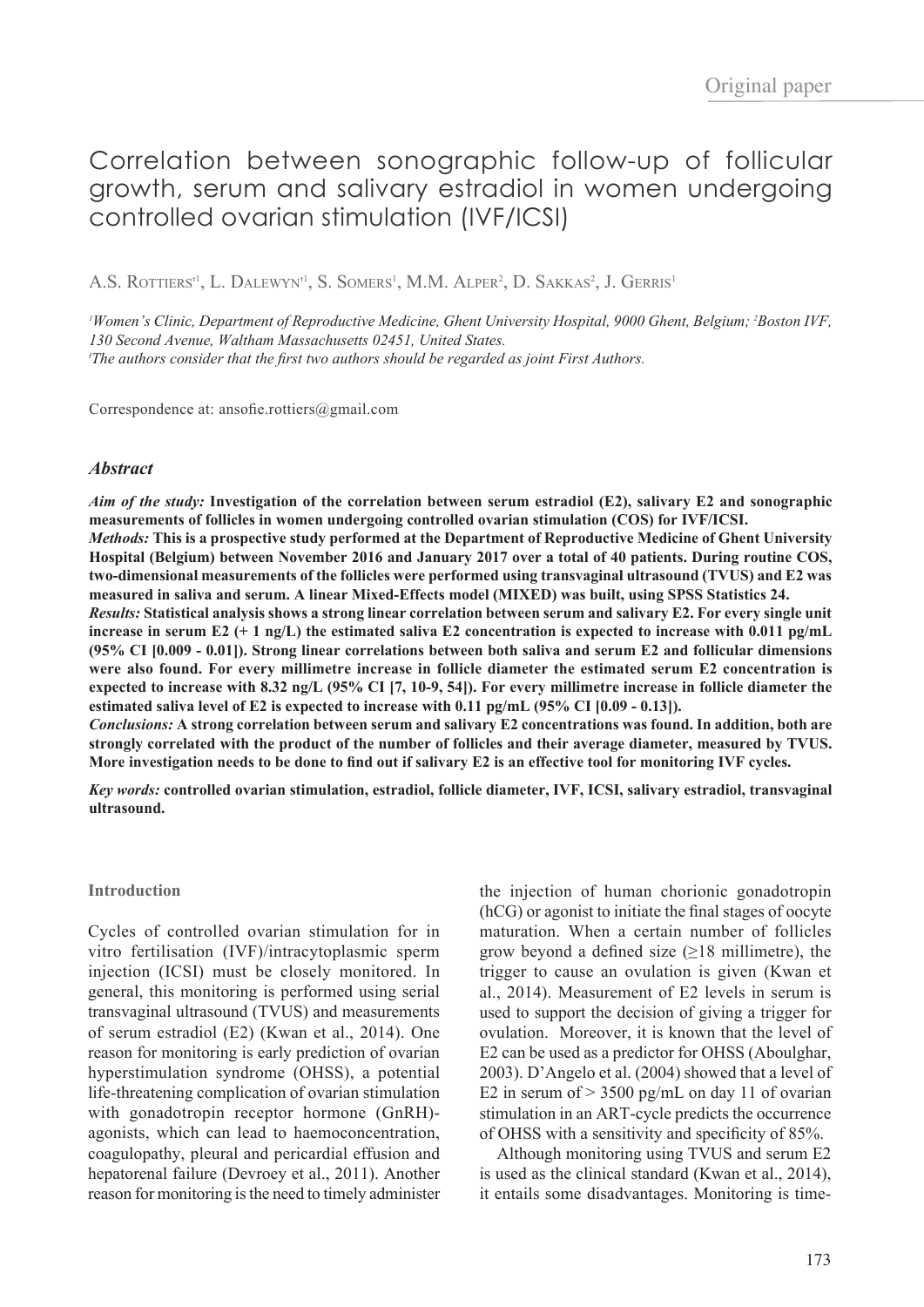intensive and relatively expensive. As it is difficult to predict when patients need to come for monitoring due to the variability of individual responses on stimulation, it causes stress for patients as well as for care-providers. In rural areas, patients have to travel great distances to the nearest hospital (Gerris and De Sutter, 2010). Moreover, a venepuncture is an invasive procedure. The aim of this study was to examine whether it was possible to simplify monitoring of cycles for IVF and ICSI by using saliva sampling. Since patients can perform this at home, it could be a time- and cost-saving alternative for phlebotomy.

Saliva is an excellent medium because it is a natural ultrafiltrate of blood, it reflects the biologically active (free) fraction of steroids in the bloodstream (Kells et al., 2009). Steroid hormones are not bound by carrier proteins. 1 to 10% of the steroids in blood, leak into saliva from plasma. Albumin and sex hormone-binding globulin (SHBG) do not allow the bound fraction of the hormones to get into saliva due to their molecular weights (Celec et al., 2009; Kells et al., 2009).

We investigated the correlation between serum E2, salivary E2 and measurements of follicles by two-dimensional ultrasound. A previous study by Dielen et al. (2017) showed a good clinical correlation between serum and salivary E2. This pilot study provides evidence to support the hypothesis that salivary E2 could be used as a substitute for serum E2. We wanted to confirm these previous results and also investigate if there is a correlation between salivary E2 and measurements of growing follicles by ultrasound.

# **Materials and methods**

# *Patient selection*

This prospective study was part of an international, multicentre clinical trial on the replacement of serum monitoring by salivary hormone measurements (Sakkas et al., 2018). This sub-study was performed at the Department of Reproductive Medicine of Ghent University Hospital (Belgium). It was approved by the local ethics committee (reference: EC/2016/1303). Between November 2016 and January 2017 a consecutive sample of 40 patients was selected. All patients started with an IVF or ICSI attempt for various reasons. A minimum age of 21 years and maximum of 42 years were used as cut-off for inclusion. Oocyte donation treatments were excluded. Fertility problems were not otherwise specified.

# *Procedure*

The traditional follow-up of COS comprises assessment using vaginal sonography of follicle count and size and measurement of serum E2. All patients had an initial ultrasound on day 3 of the menstrual cycle to rule out cysts or persistent follicles before starting stimulation. During the stimulation, several visits took place according to clinician preference. The number of measurements per patient ranged between two and seven. The study added salivary sampling each time the routine serum sampling and sonography were performed. This was continued until administration of the hCG trigger (5000IU) (Pregnyl®, Merck Sharp & Dohme, Ltd., Hoddesdon, UK). HCG was administered when > 50% of the follicles reached a diameter of ≥18 millimetre.

All patients were stimulated following a short agonist scheme. Several drugs were used for stimulation. Menopur® (HP-HMG, Ferring Pharmaceuticals A/S, Copenhagen, Denmark), was used by thirty-three patients; six patients used Bemfola® (follitropin alfa, Finox AG, Burgdorf, Switzerland) and one used Gonal-F® (follitropin alfa, Serono, Geneva, Switzerland).

Phlebotomy was performed for blood sampling. Blood samples were analysed in the laboratory of Ghent University Hospital. Seventeen-beta E2 was routinely determined by immunoassay on an E170 Modular (E2 Gen III, Roche Diagnostics, Germany). Saliva was collected using the drooling technique. This technique consists of letting the saliva drip in a 2 ml tube. All patients received oral and written instructions. Saliva samples were frozen at -20° C and transported and analysed in batch at the Boston IVF Fertility Clinic using the Salimetrics E2 immunoassay according to the protocol provided by Salimetrics (Carlsbad, CA, USA).

In general, the saliva is frozen even when a sample is collected onsite for immediate assay. After thawing, any impurities are noted (e.g. food particles, discoloration) and the sample is homogenized by thorough mixing. The saliva is centrifuged and the supernatant is retained. Aliquots of the retained supernatant are assayed for E2 level. No particularly foul smell was noted here, which means nothing different than the standard odor of saliva. No extraction step is performed. The assay is a competitive-binding immunoassay. The analyte is co-incubated with a known concentration of enzyme-linked E2 (conjugated to horseradish peroxidase). After incubation, the plate is washed and incubated with tetramethylbenzidine. The resulting color is measured as Optical Density using a plate reader set to read at 450 nm.

The reported validation of the assay (per Salimetrics' published protocol) shows a sensitivity as low as 0.1 pg/mL and a correlation of 0.8 to serum values. Moreover, inter- and intra-assay precision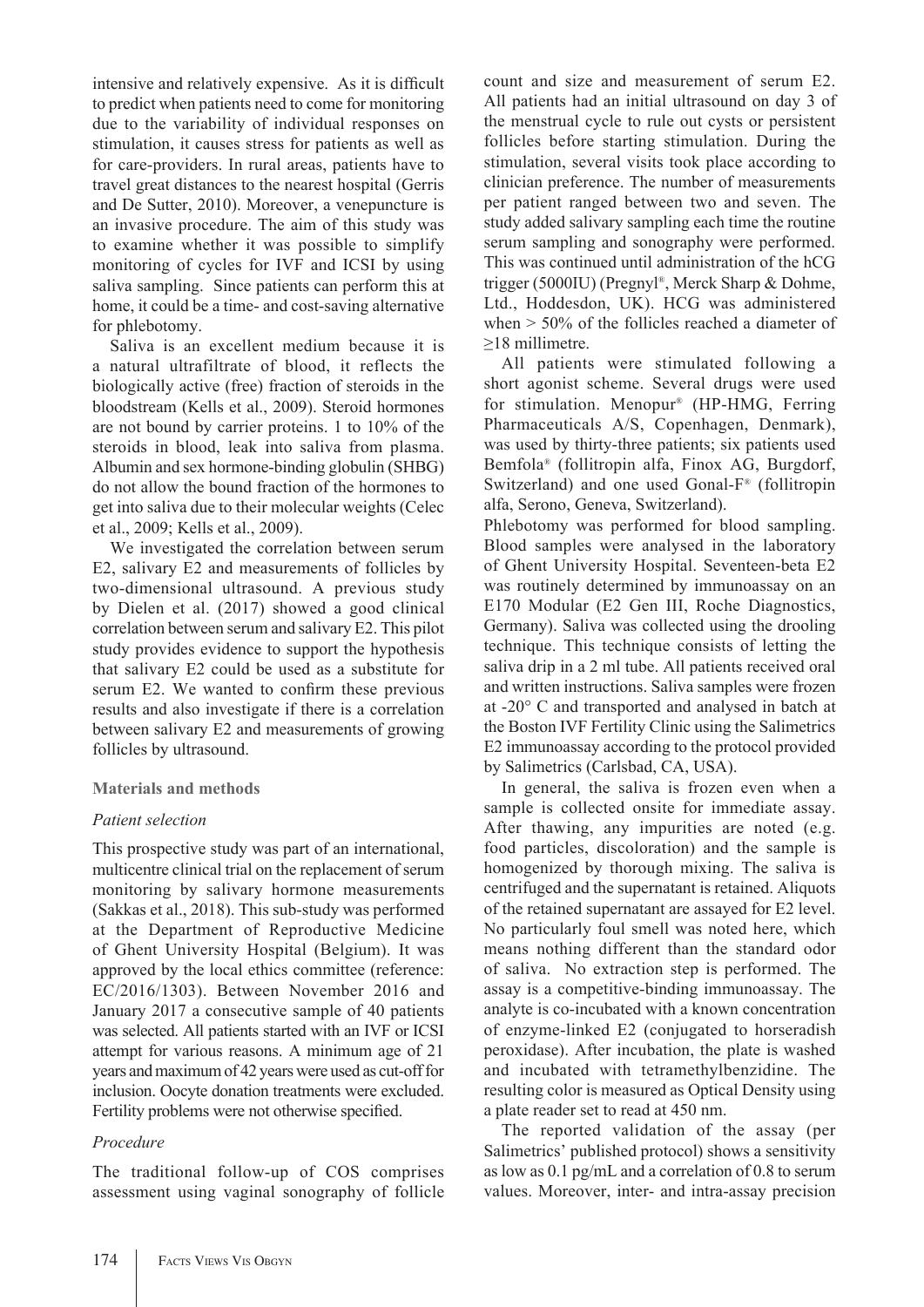shows less than 9% coefficient of variation (CV) among both high and low concentrations.

The samples were run over six different days and a high, medium and low reference concentration included each run. The assay precision for the high, medium and low values was 1.8%, 4.2% and 7.3%, respectively.

The following equipment was used: Biotek ELx50 plate washer, Biotek EL 800-plate reader, Allegra X-30 centrifuge, Vortex Genie 2.

All sonographies were performed by one of three physicians in order to minimize the intra- and interobserver variability. The number of follicles, the two-dimensional size and the thickness of the endometrial lining were measured using a vaginal probe (Voluson S6, GE Ultrasound Korea, Gyeonggi-do, Korea). Follicles >10 millimetre were taken into account. In the analysis, the measurements of left and right ovary were combined since the total response of ovarian tissue is of importance and not the individual response of each ovary separately. As an outcome value, the product of the number of follicles with the mean diameter of the follicles in millimetres was calculated. This value is independent of the number of follicles, it is an indicator of how the ovarian tissue responds to the stimulation.

The values were considered in relation to the day of ovarian pick-up. Patients did not undergo an ultrasound or serum and saliva collection every day. This means that the values of each measurement point are the means of the patients who obtained investigations on that day.

## *Statistics*

Statistical analysis was performed by the Department of Statistics of Ghent University. The

Table I. — Demographic characteristics of patients enrolled.

|                                                                      | N.<br>Valid | Mean    | Mini-<br>mum | Maxi-<br>mum |
|----------------------------------------------------------------------|-------------|---------|--------------|--------------|
| Age (years)                                                          | 40          | 34.4    | 25           | 42           |
| $AMH$ ( $\mu$ g/L)                                                   | 40          | 2.09    | .053         | 6.89         |
| <b>BMI</b>                                                           | 37          | 24.9    | 18           | 35           |
| <b>Starting Dose</b><br>gonadotrophins<br>or recombinant<br>FSH (IU) | 40          | 240.39  | 75           | 300          |
| Total Dose (IU)                                                      | 40          | 3146.25 | 975          | 7125         |

linear mixed-effects models (MIXED) procedure in SPSS Statistics 24 was used for statistical analysis.

#### **Results**

Table I shows the demographical characteristics of the patients in this study. There was one smoker. The mean alcohol consumption was 1.87 units per week. The number of previous IVF/ICSI attempts varied between 0 and 4. For 37.5% of patients this was the first attempt.

All 40 patients had basal levels of E2 on the initial ultrasound and showed no follicles larger than ten millimetres. Of the women included, 24 had an ICSI attempt, 7 an IVF attempt. Of the remaining 9 patients, 2 had an oocyte aspiration for cryopreservation of oocytes, 5 patients had insufficient ovarian response and had to undergo an escape intra-uterine insemination and the remaining 2 patients had abnormal oocytes after oocyte pick up. Nine of the 38 patients had a positive hCG test. Six patients had a clinical pregnancy (foetal heartbeat at 7 weeks pregnancy).

Values of serum E2 and salivary E2 show a similar increase during stimulation (Figure 1).



*Figure 1:* Superposition of mean serum E2 and mean saliva E2. Mean serum E2 (blue, in ng/L) and mean saliva E2 (green, in pg/mL) for all patients with an assessment on that day are both shown on the Y-axis, with confidence interval. The X-axis indicates the time of investigation (OR = oocyte retrieval,  $n =$  number of days preceding OR) (number of observations at different timepoints: OR-10=6, OR-9=2, OR-8=7, OR-7=7, OR-6=9, OR-5=13, OR-4=17, OR-3= 18, OR-2=22).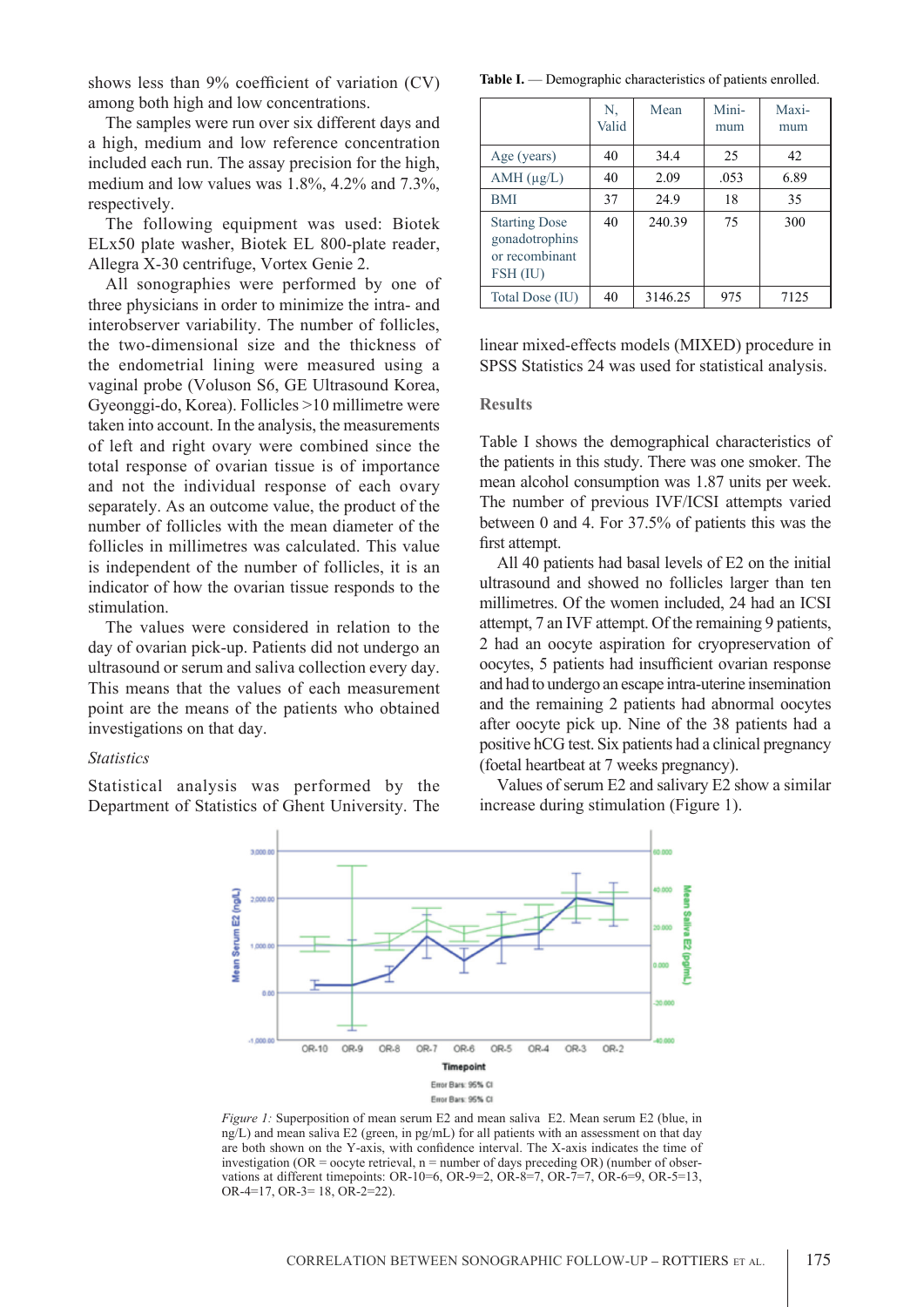A scatterplot shows a good correlation  $(R=0.77)$ between serum and saliva E2 (Figure 2). A linear mixed model shows that for every unit increase in serum E2  $(+ 1 \text{ ng/L} = 1 \text{ pg/ml})$  the estimated saliva E2 concentration is expected to increase with 0.011 pg / mL [95% CI from 0.009 to 0.01,  $p < 0.001$ ], which is a significant result.



*Figure 2:* Scatter plot showing the correlation between levels of  $0.13$ ,  $p < 0.001$ . serum and saliva E2.

Moreover, the product of the mean follicle diameter with follicle count, taken as a quantitative sonographic marker increases in relation to the time of stimulation.

Figure 3 and 4 show the comparison of levels of E2, measured either in blood or in saliva, and the measurement of the follicles by sonography, expressed as the product of the number of follicles and their average diameter. There is a similar correlation between salivary E2 and follicular dimensions, and serum E2 and follicular dimensions. When a linear mixed model with heterogeneous autoregressive covariance is performed, it appears that for every unit increase in follicular diameter (+1 millimeter) the estimated serum E2 concentration is expected to increase with 8.32 ng / L [95 % CI from 7.10 to 9.54,  $p < 0.001$ ]. For every unit increase in follicular diameter (+ 1 millimeter) the estimated saliva E2 concentration is expected to increase with  $0.11$  pg / mL [95 % CI from 0.09 to



*Figure 3:* The Y-axis shows the mean serum E2 for all patients who had an investigation on that day and the measurements of the follicles, expressed by the mean product of the number of follicles and their average diameter. The X-axis shows the time of investigation.



*Figure 4:* The Y-axis shows the mean salivary E2 for all patients who had an investigation on that day and the measurements of the follicles, expressed by the mean product of the number of follicles and their average diameter. The X-axis shows the time of investigation.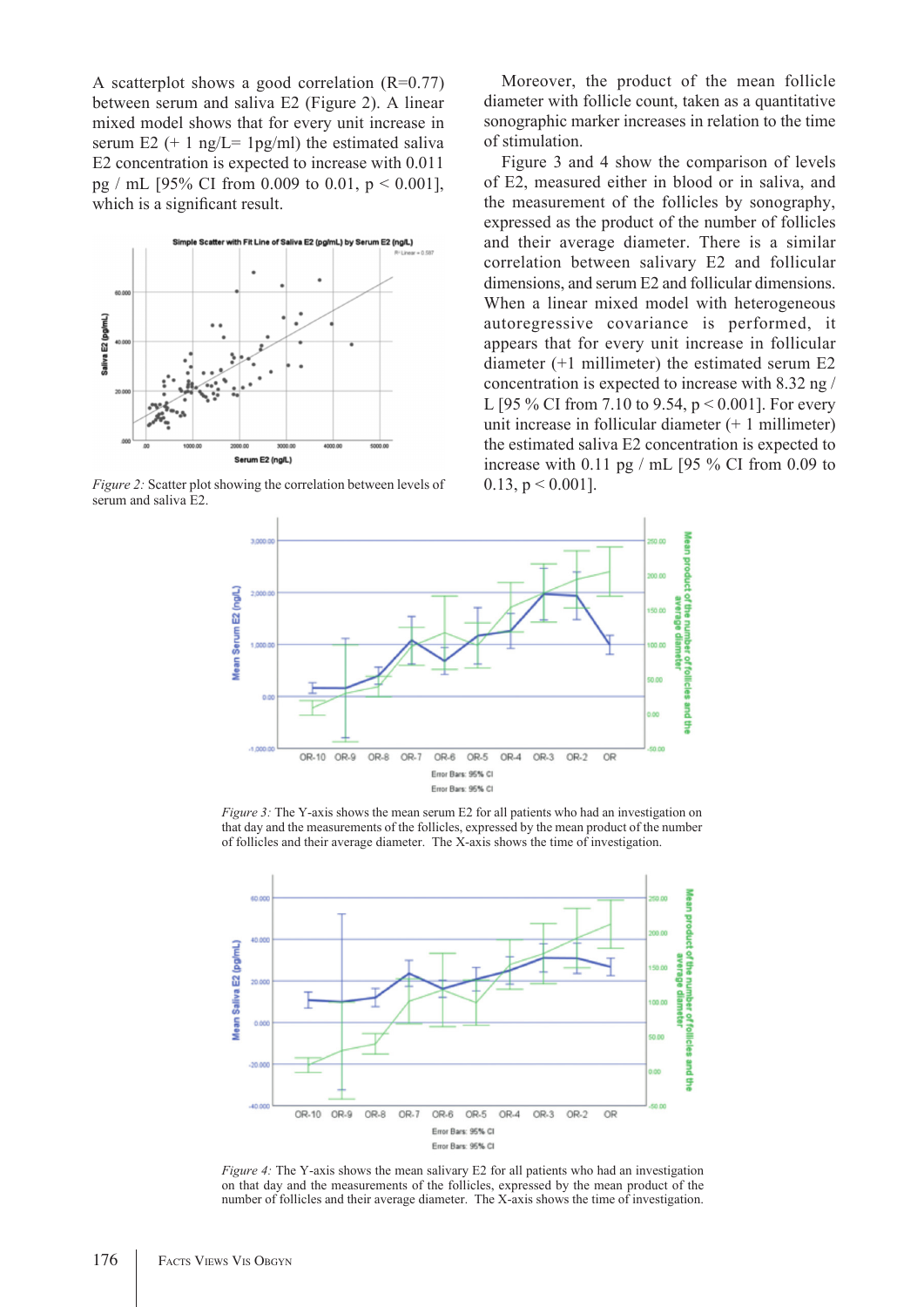Monitoring of ovarian stimulation for IVF/ICSI is routinely performed using serum sampling for E2 and sonographic measurements of follicles. Some studies claim that ultrasonography alone is enough. A meta-analysis concluded that monitoring COS by ultrasonography alone is unlikely to cause substantial reduction in the number of oocytes retrieved (moderate quality evidence) or alter the chance of achieving a clinical pregnancy (low quality evidence) (Martins et al., 2014). A Cochrane review found similar results and concluded that there is no firm evidence that stimulation monitoring using TVUS alone is less effective or less efficacious than combined monitoring using TVUS and E2 assays, both with regard to clinical pregnancy rates and the incidence of OHSS. However, the overall quality of the included studies was low. The review concluded that a combined monitoring protocol including both TVUS and E2 assay is seen as precautionary good clinical practice and as a confirmatory test in a subset of women to identify those at high risk of OHSS (Kwan et al., 2014).

Because of the burden for the patient of taking blood samples for E2 assessments, a less invasive alternative would be welcomed. Boston IVF introduced the first needle-free saliva test. Patients can collect their saliva at home in less than five minutes and drop off their samples for analysis each morning. Saliva testing has numerous advantages. It is non-invasive, simple to perform, safe for the patient and practitioner, stress free, painless, private and convenient for the patient and his or her physician (Kells et al., 2009). Moreover, E2 in serum is strongly bound to sex hormone globulin (SHBG) and weakly to albumin. In women, it is assumed that only about 1% of E2 is actually present as free hormone in blood. Only a small free fraction functions as the active hormone and can be measured by reference methods such equilibrium dialysis (ED) coupled to liquid chromatography with tandem mass spectrometry (LC-MS/MS) in serum. In saliva, hormones are largely present in their free, unbound form, which suggests that measuring the free fraction of E2 in saliva could be a more natural method than performing measurements in serum (Fiers et al., 2017).

In the present study, we found a good correlation between serum E2 and the product of the mean diameters of the follicles. This is similar to the results of previous studies. In normal menstrual cycles there is a good correlation between the diameter of the dominant follicle and the serum E2 concentration (Bakos et al., 1994; DeCherney et al., 1984). Looking at stimulated IVF cycles with clomiphene citrate, mean E2 concentration increases in a linear way as well as mean follicular diameter of the dominant follicle. Vargyas et al. (1982) found a significant correlation between mean follicular diameters and E2 levels ( $r=0.981$ ,  $p<0.001$ ). A significant correlation between total follicular volume and mean E2 concentration was also demonstrated (r=0.978). In this study group, each follicle that was 18 millimetre in diameter generated an average of 460 pg/ml of E2 concentration in serum. Hull et al. (1986) concluded that total follicular volume of both ovaries and the total follicular volume of the ovary containing the dominant follicle are positively correlated with preovulatory serum E2 levels. The size or volume of the largest follicle was not related to serum estrogen levels. This can be explained by the fact that the largest follicle is not necessarily the most estrogenic.

We found a good correlation between salivary and serum E2 as well. The levels of E2 in serum and saliva increase in a day-to-day manner from the start of stimulation until day -2 of oocyte retrieval. A high level of serum E2 is associated with a high level of saliva E2. Celec et al. (2009) found a correlation between salivary and plasma levels in the menstrual cycle. The curves of salivary E2 are similar to curves reported in other studies for E2 in plasma. Our findings are similar to previous findings (Dielen et al., 2017; Sakkas et al., 2018; Zimon et al., 2013). Sakkas et al. (2018) found a good correlation between saliva and serum E2, with a correlation coefficient of 0.88. This study, as well as the study by Dielen et al. (2017) concluded that saliva can be a good surrogate for free E2 in women undergoing COS. Patient survey results showed that saliva sampling was the preferred method of analysis, associated with less anxiety and more likely to be recommended to friends (Zimon et al., 2013). However, salivary estradiol testing is not yet routinely commercially available and further clinical testing is necessary to find out if measuring of E2 in saliva is reliable in routine clinical practice. In another study, plasma and salivary E2 concentrations were compared with ultrasound in cycles of ovulation induction with human menopausal gonadotrophin (Hardiman et al., 1990). In this study, serum E2 correlated poorly with the number of mature follicles but a highly significant correlation between serum and salivary E2 was shown on day 7. Therefore, it is no surprise that salivary E2 did not correlate with the number of mature follicles (>18 millimeter) on day 7. The authors found a weak correlation between salivary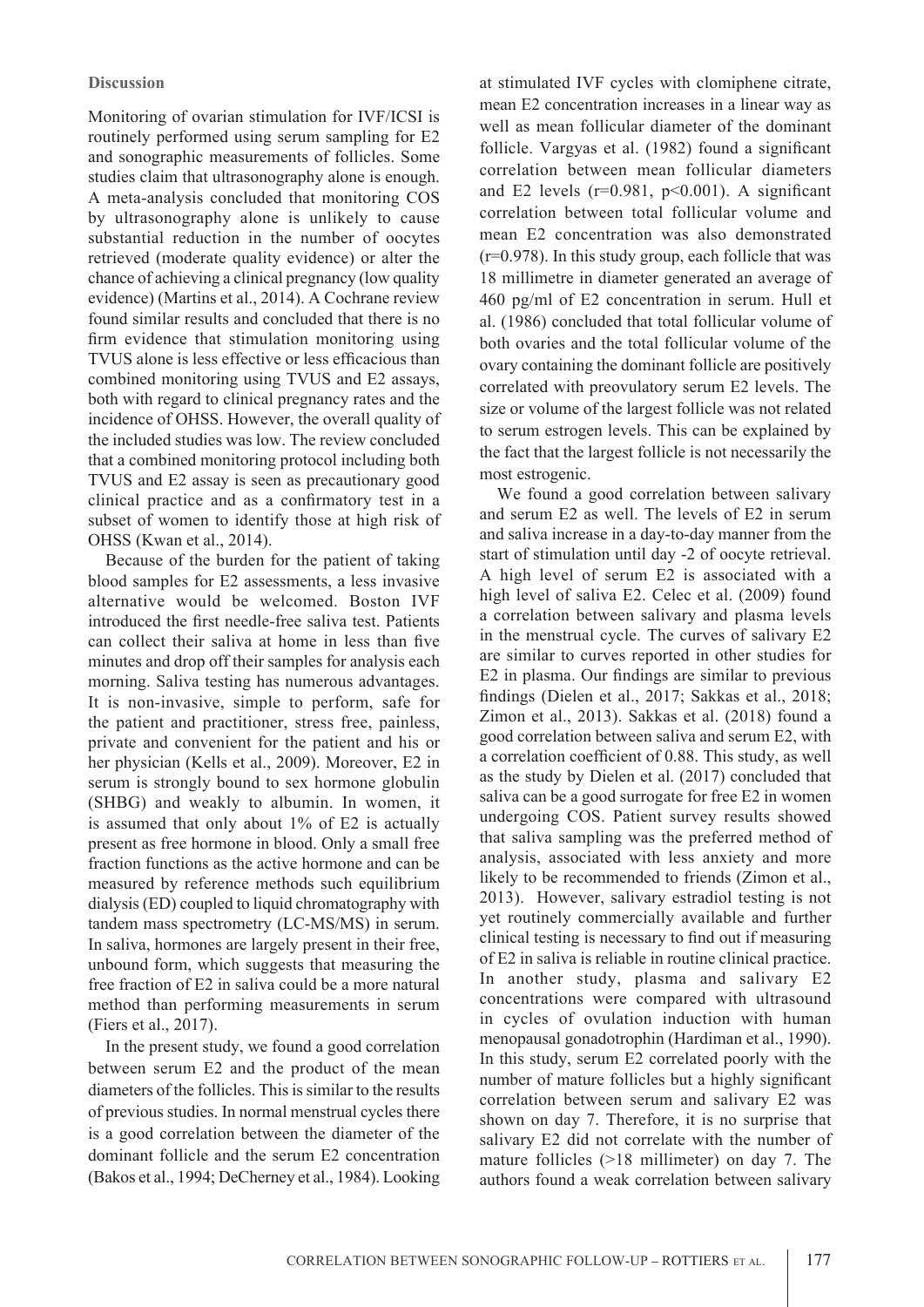E2 and the number of follicles measuring 16 millimetres or more  $(r = 0.30)$ . They concluded that TVUS is the most accurate method of monitoring responses to human menopausal gonadotrophin and that the estrogen assay (in serum or saliva) provides no additional useful information. In our study, performed with IVF/ICSI attempts, both serum and saliva E2 correlated with the total number of follicles >10 millimetre. We conclude that estrogen levels in serum and saliva correlate with the total number of developing follicles. During stimulation, there are a lot of follicles that develop in an asynchronous manner. Not all of the follicles become mature. So, E2 in saliva and serum correlates with the total number of developing follicles rather than the number of mature follicles observed on ultrasound. Serum E2, as well as saliva E2, correlates with sonographically measured follicle growth in the same manner. We therefore suggest that saliva E2 can be a good alternative for serum E2 in monitoring IVF/ICSI cycles. This could simplify the follow-up of COS and making it more patient friendly.

However, measuring E2 in saliva, induces a set of problems both in terms of matrix complexities and concentration. As observed, only 1% of the serum total E2 value is present in saliva. This low concentration makes the investigation of E2 in saliva technically complex. Another limitation of saliva resides in the pre-analytic sample quality. Spitting has to be avoided to avoid clots. Blood contamination due to teeth brushing, particular food or beverages can make the sample unusable. E2 values are elevated in salivary samples with blood contamination. This can adversely influence clinical interpretations. Elevated salivary E2 results should be treated with caution (Evans et al., 1980; Collins et al., 1981; Berthonneau et al., 1989; Fiers et al., 2017). If there is discordance with sonography findings, serum E2 may need to be analysed to confirm.

The big advantage of saliva is that it can be produced at home. In rural areas, in our stressful, busy lives, the patient can produce saliva in her own free time and put it in a post bus or use a courier delivery service, which is frequently used in modern countries (Zimon et al., 2013). Salivary sampling should be seen in a bigger picture of patient-friendly IVF monitoring. Several studies have reported good clinical outcomes with sonographic monitoring at home. The combination of home sonography monitoring with salivary E2 sampling could simplify the monitoring of ovulation stimulation (Gerris & De Sutter, 2010; Gerris et al., 2016) and remove any doubts related to hyper- or hypo- response.

A further benefit of less invasive diagnostics or home testing is the possible limit in stress experienced by the patient. Multiple venepunctures experienced during monitoring can add to stress levels that may impact outcome or the possibility of returning for a subsequent cycle (Rooney and Domar, 2016).

## **Conclusion**

The most optimal method of monitoring ovarian stimulation in IVF/ICSI cycles remains debated. The 2014 Cochrane study concludes that the combination of ultrasound and E2 may need to be retained as precautionary way of good clinical practice and as a confirmatory test for those at risk for OHSS.

In our study, a strong correlation between saliva and serum E2 was found. Moreover, both seem to correlate with the product of the number of follicles and the average diameter, measured with sonography. We conclude that if E2 is used for monitoring of ovarian stimulation, salivary E2 seems to be at least a viable alternative for serum E2. This creates an opportunity for simplification of monitoring IVF/ICSI cycles.

*Conflict of interest:* No conflict of interest

#### **References**

- Aboulghar M. Prediction of ovarian hyperstimulation syndrome (OHSS) : E2 level has an important role in the prediction of OHSS. Hum Reprod. 2003;18(6):1140-1.
- Bakos O, Lundkvist O, Wide L et al. Ultrasonographical and hormonal description of the normal ovulatory menstrual cycle. Acta Obstet Gynecol Scand. 1994;73(10):790-6.
- Berthonneau J, Tanguy G, Janssens Y et al. Salivary oestradiol in spontaneous and stimulated menstrual cycles. Hum Reprod. 1989;4(6):625-8.
- Celec P, Ostatnikova D, Skoknova M et al. Salivary sex hormones during the menstrual cycle. Endocr J. 2009;56(3):521-3.
- Collins WP, Branch CM, Collins PO et al. Biochemical indices of the fertile period in women. Int J Fertil. 1981;26(3)196-202.
- D'Angelo A, Davies R, Salah E et al. Value of the serum E2 level for preventing ovarian hyperstimulation syndrome: a retrospective case control study. Fertil Steril. 2004;81(2):332-6.
- DeCherney AH, Laufer N. The monitoring of ovulation induction using ultrasound and estrogen. Clin Obstet Gynecol. 1984;27(4):993-1002.
- Devroey P, Polyzos NP, Blockeel C. An OHSS-Free Clinic by segmentation of IVF treatment. Hum Reprod. 2011;26(10):2593-7.
- Dielen C, Fiers T, Somers S et al. Correlation between saliva and serum concentrations of E2 in women undergoing ovarian hyperstimulation with gonadotropins for IVF/ICSI. Facts Views Vis Obgyn. 2017;9(2):85-91.
- Evans JJ, Stewart CR, Merrick AY. Oestradiol in saliva during the menstrual cycle. Br J Obstet Gynaecol.1980;87(7):624-6.
- Fiers T, Dielen C, Somers S et al. Salivary E2 as a surrogate marker for serum E2 in assisted reproduction treatment. Clin Biochem. 2017;50(3):145-9.
- Gerris J, De Sutter P. Self-operated endovaginal telemonitoring (SOET): a step towards more patient-centred ART? Hum Reprod. 2010;25(3):562-8.
- Gerris J, Vandekerckhove F, De Sutter P. Outcome of one hundred consecutive ICSI attempts using patient operated